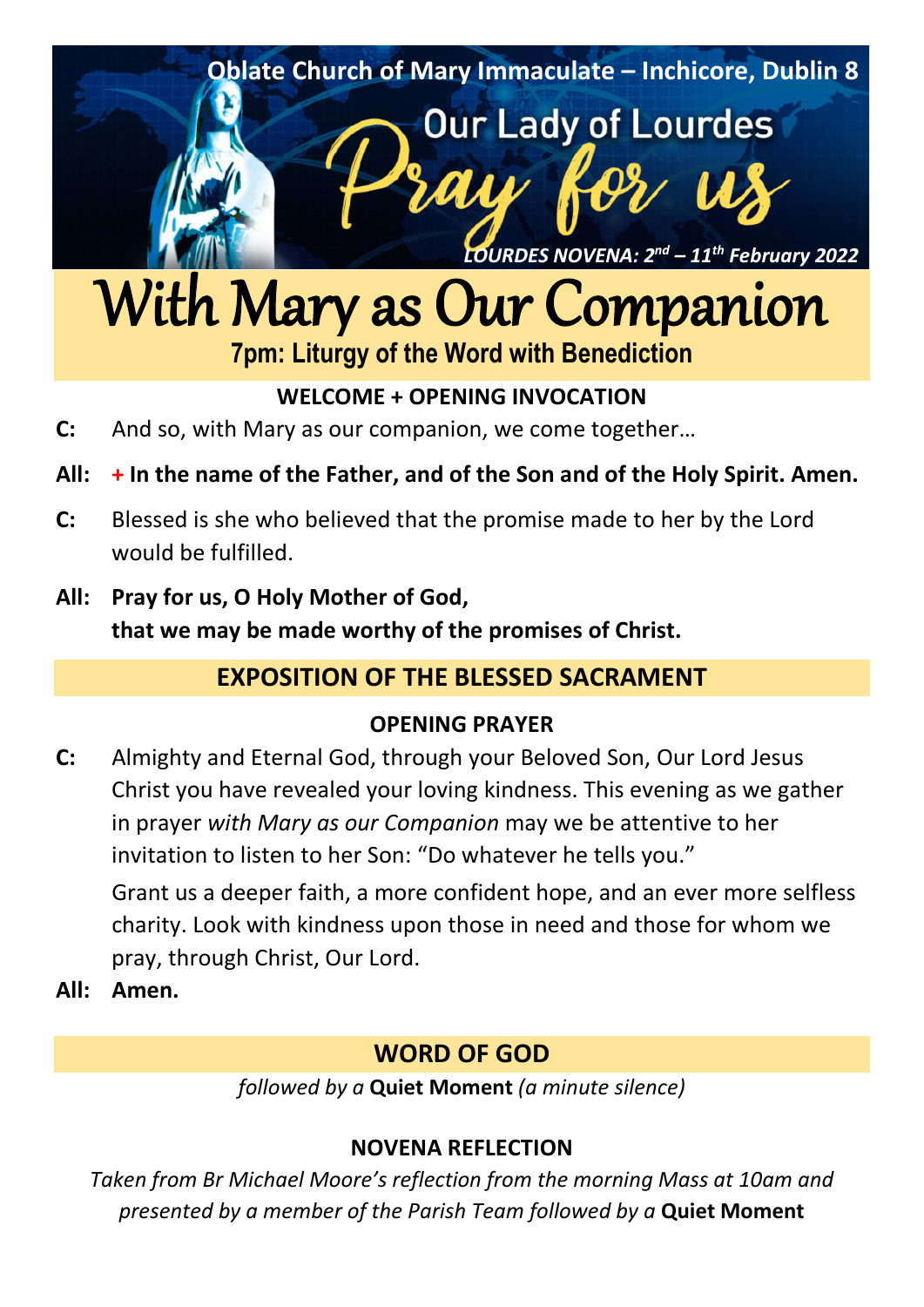## **NOVENA PRAYER**

**O Mary, you who appeared to Bernadette in the hollow of the rock, in the cold and shadow of winter, you brought the warmth of a presence, the friendship of a smile, the light and beauty of grace.**

**In the depths of our lives, so often obscure, in the hollow of this world where evil is strong, bring hope, restore confidence.**

**You who said to Bernadette 'I am the Immaculate Conception' come to help us, sinners. Give us the courage of conversion,** 

**the humility of penance and the perseverance of prayer.**

**We entrust to you who are "Our Lady of Good Help" all whom we carry in our heart, and especially the sick and those who have lost hope...**

*...PAUSE – PAUSE – PAUSE to mention our requests…*

**You who guided Bernadette to discover the spring, guide us to your Son who is the source of eternal life, and Who gave us the Holy Spirit so that we can dare to call God,** 

*Our Father, who art in heaven, hallowed be thy name…*

**DECADE OF THE ROSARY:** 

**Hail Mary, full of grace, the Lord is with thee. Blessed are thou amongst women and blessed is the fruit of thy womb Jesus. Holy Mary Mother of God, pray for us sinners now and at the hour of our death. Amen.** *(x10)*

*Lourdes tune of "Glory be": Gloria Patri, et Filio, et Spiritui Sancto. Sicut erat in principio, et nunc et semper, et in saecula saeculorum. Amen.*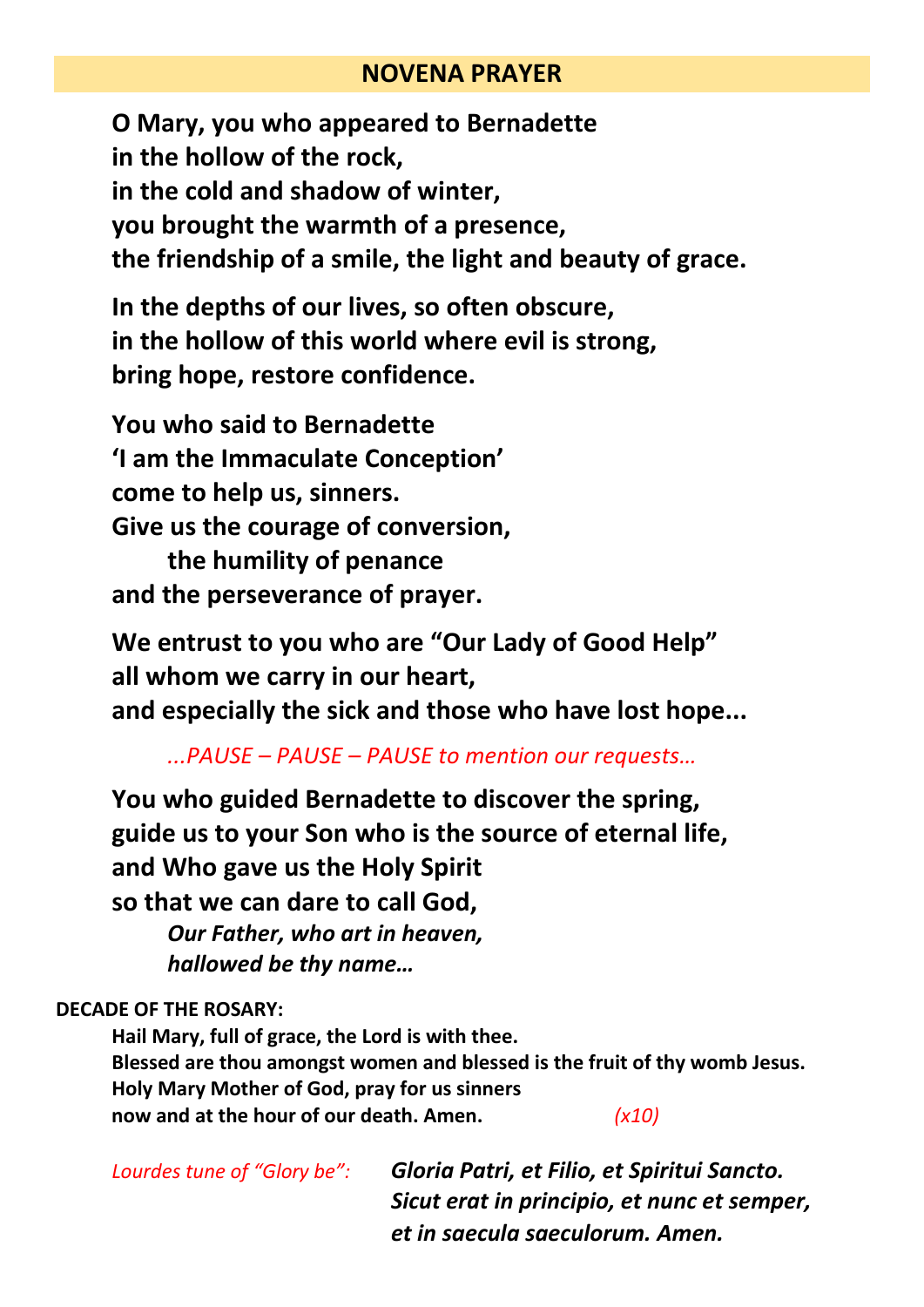#### **LITANY OF OUR LADY OF LOURDES**

| Lord, have mercy,<br>Lord, have mercy.<br>Christ, have mercy.<br>Christ, have mercy,<br>Lord, have mercy,<br>Lord, have mercy.<br>Christ, hear us,<br>Christ, graciously hear us.                      |                  |
|--------------------------------------------------------------------------------------------------------------------------------------------------------------------------------------------------------|------------------|
| God the Father of Heaven,<br>have mercy on us.<br>God the Son, Redeemer of the world,<br>have mercy on us.<br>God the Holy Spirit,<br>have mercy on us.<br>Holy Trinity, one God,<br>have mercy on us. |                  |
| Holy Mary,                                                                                                                                                                                             | pray for us.     |
| Holy Mother of God,                                                                                                                                                                                    | pray for us.     |
| Mother of Christ,                                                                                                                                                                                      | pray for us.     |
| Mother of our Saviour,                                                                                                                                                                                 | pray for us.     |
| Our Lady of Lourdes, help of Christians,                                                                                                                                                               | pray for us.     |
| Our Lady of Lourdes, source of love,                                                                                                                                                                   | pray for us.     |
| Our Lady of Lourdes, mother of the poor,                                                                                                                                                               | pray for us.     |
| Our Lady of Lourdes, mother of the handicapped,                                                                                                                                                        | pray for us.     |
| Our Lady of Lourdes, mother of orphans,                                                                                                                                                                | pray for us.     |
| Our Lady of Lourdes, mother of all children,                                                                                                                                                           | pray for us.     |
| Our Lady of Lourdes, mother of all nations,                                                                                                                                                            | pray for us.     |
| Our Lady of Lourdes, mother of the Church,                                                                                                                                                             | pray for us.     |
| Our Lady of Lourdes, friend of the lonely,                                                                                                                                                             | pray for us.     |
| Our Lady of Lourdes, comforter of those who mourn,                                                                                                                                                     | pray for us.     |
| Our Lady of Lourdes, shelter of the homeless,                                                                                                                                                          | pray for us.     |
| Our Lady of Lourdes, guide of travellers,                                                                                                                                                              | pray for us.     |
| Our Lady of Lourdes, strength of the weak,                                                                                                                                                             | pray for us.     |
| Our Lady of Lourdes, refuge of sinners,                                                                                                                                                                | pray for us.     |
| Our Lady of Lourdes, comforter of the suffering,                                                                                                                                                       | pray for us.     |
| Our Lady of Lourdes, help of the dying,                                                                                                                                                                | pray for us.     |
| Queen of Heaven,                                                                                                                                                                                       | pray for us.     |
| Queen of peace,                                                                                                                                                                                        | pray for us.     |
| St Bernadette,                                                                                                                                                                                         | pray for us.     |
| Lamb of God, you take away the sins of the world,                                                                                                                                                      | spare us O Lord. |

Lamb of God, you take away the sins of the world, **graciously hear us, O Lord.**  Lamb of God, you take away the sins of the world, **have mercy on us.**

Christ, hear us, **Christ, graciously hear us.**

**QUIET PRAYER before the Blessed Sacrament** *(5 minutes)*